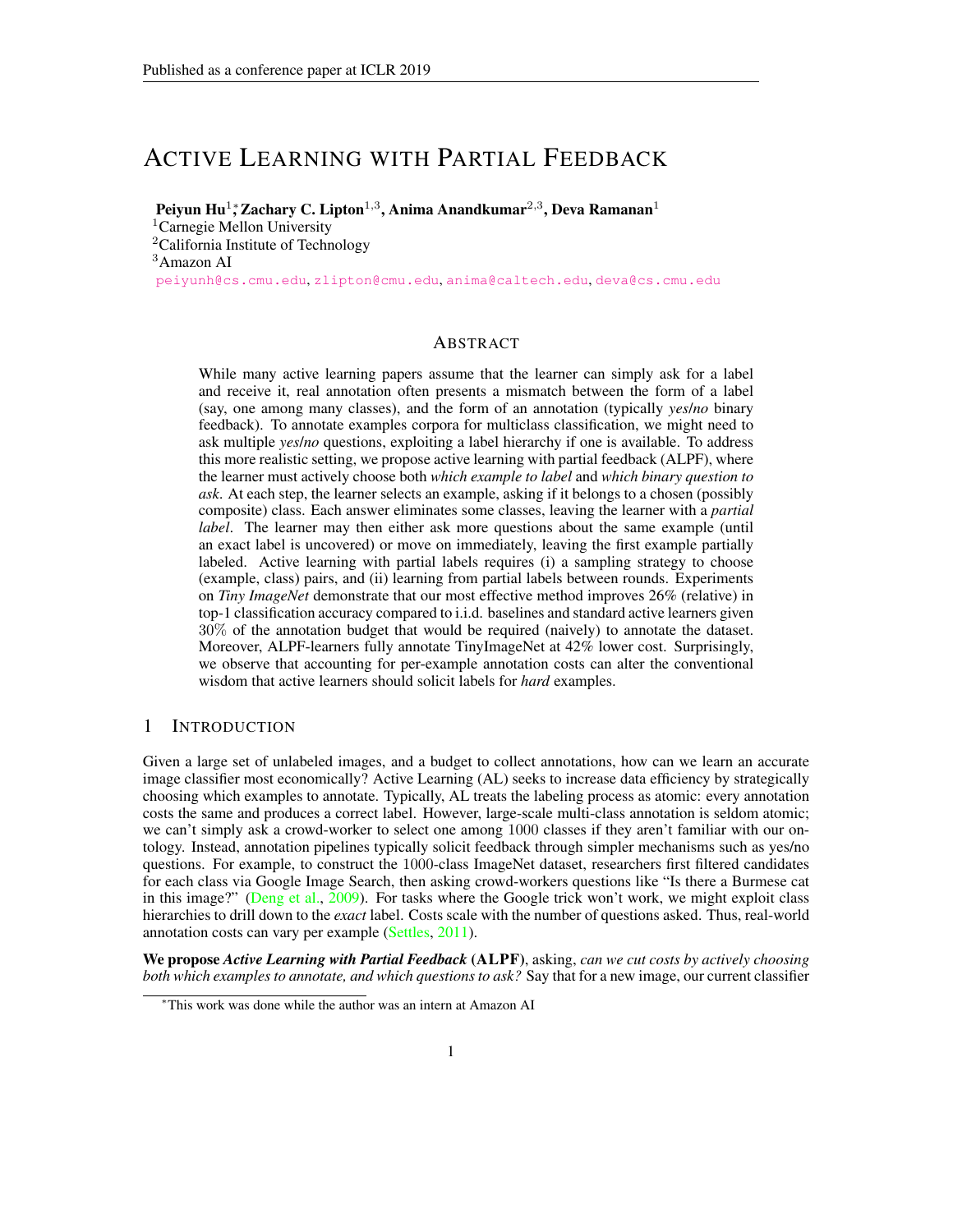places 99% of the predicted probability mass on various dog breeds. Why start at the top of the tree – *"is this an artificial object?*" – when we can cut costs by jumping straight to dog breeds (Figure [1\)](#page-1-0)?

ALPF proceeds as follows: In addition to the class labels, the learner possesses a *pre-defined* collection of *composite classes*, e.g. *dog* ⊃ *bulldog*, *mastiff*, .... At each round, the learner selects an (example, class) pair. The annotator responds with binary feedback, leaving the learner with a *partial label*. If only the *atomic* class label remains, the learner has obtained an *exact label*. For simplicity, we focus on hierarchically-organized collections—trees with atomic classes as leaves and composite classes as internal nodes.

For this to work, we need a hierarchy of concepts *familiar* to the annotator. Imagine asking an annotator *"is this a foo?"* where *foo* represents a category comprised of 500 *random* ImageNet classes. Determining class membership would be onerous for the same reason that providing an exact label is: It requires the annotator be familiar with an enormous list of seemingly-unrelated options before answering. On the other hand, answering *"is this an animal?"* is easy despite *animal* being an extremely coarse-grained category —because most people already know what an animal is.

We use *active questions* in a few ways. To start, in the simplest setup, we can select samples at random but then once each sample is selected, choose questions actively until finding the label:

<span id="page-1-0"></span>

Figure 1: Workflow for an ALPF learner.

| <b>ML: "Is it a Dachsund?"</b> | <b>Human: Yes!</b> |
|--------------------------------|--------------------|
| ML: "Is it a Rhodesian ?"      | Human: No!         |
| ML: "Is it a hound?"           | Human: Yes!        |
| ML: "Is it a poodle?"          | Human: No!         |
| ML: "Is it a dog?"             | Human: Yes!        |

In ALPF, we go one step further. Since our goal is to produce accurate classifiers on tight budget, should we necessarily label each example to completion? After each question, ALPF learners have the option of choosing a *different example* for the next binary query. Efficient learning under ALPF requires (i) good strategies for choosing (example, class) pairs, and (ii) techniques for learning from the partially-labeled data that results when labeling examples to completion isn't required.

We first demonstrate an effective scheme for learning from partial labels. The predictive distribution is parameterized by a softmax over all classes. On a per-example basis, we convert the multiclass problem to a binary classification problem, where the two classes correspond to the subsets of *potential* and *eliminated* classes. We determine the total probability assigned to *potential* classes by summing over their softmax probabilities. For active learning with partial feedback, we introduce several acquisition functions for soliciting partial labels, selecting questions among all (example, class) pairs. One natural method, expected information gain (EIG) generalizes the classic maximum entropy heuristic to the ALPF setting. Our two other heuristics, EDC and ERC, select based on the number of labels that we *expect* to see *eliminated from* and *remaining in* a given partial label, respectively.

We evaluate ALPF learners on CIFAR10, CIFAR100, and Tiny ImageNet datasets. In all cases, we use WordNet to impose a hierarchy on our labels. Each of our experiments simulates rounds of active learning, starting with a small amount of i.i.d. data to warmstart the models, and proceeding until all examples are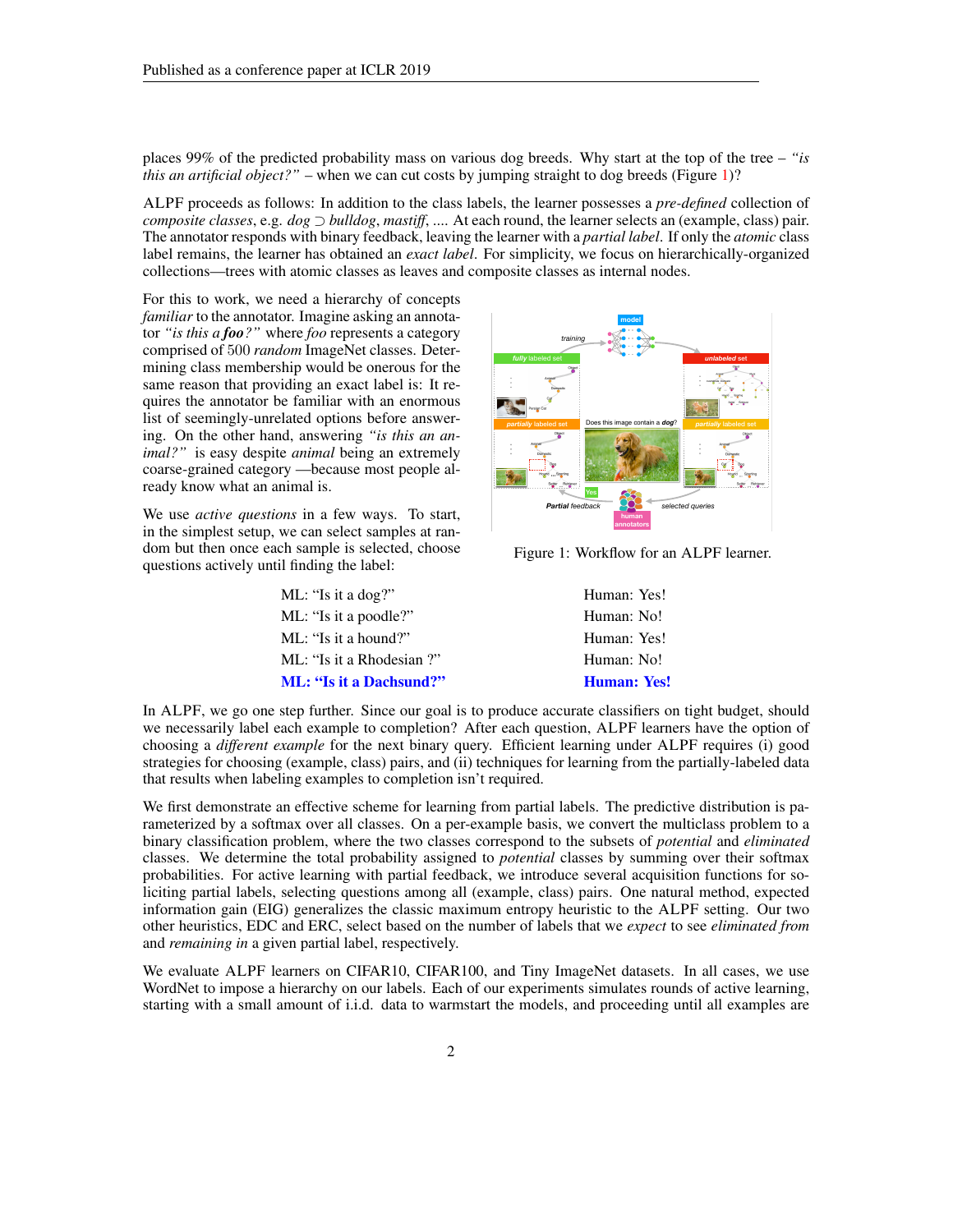exactly labeled. We compare models by their test-set accuracy after various amounts of annotation. Experiments show that ERC sampling performs best. On *TinyImageNet*, with a budget of 250k binary questions, ALPF improves in accuracy by 26% (relative) and 8.1% (absolute) over the i.i.d. baseline. Additionally, ERC & EDC fully annotate the dataset with just  $491k$  and  $484k$  examples binary questions, respectively (vs 827k), a 42% reduction in annotation cost. Surprisingly, we observe that taking disparate annotation costs into account may alter the conventional wisdom that active learners should solicit labels for *hard* examples. In ALPF, *easy* examples might yield less information, but are cheaper to annotate.

# 2 ACTIVE LEARNING WITH PARTIAL FEEDBACK

By  $x \in \mathcal{R}^d$  and  $y \in \mathcal{Y}$  for  $\mathcal{Y} = \{\{1\}, ..., \{k\}\}\$ , we denote feature vectors and labels. Here d is the feature dimension and k is the number of *atomic* classes. By *atomic* class, we mean that they are indivisible. As in conventional AL, the agent starts off with an unlabeled training set  $\mathcal{D} = \{x_1, ..., x_n\}$ .

**Composite classes** We also consider a pre-specified collection of composite classes  $C = \{c_1, ..., c_m\}$ , where each composite class  $c_i \in \{1, ..., k\}$  is a subset of labels such that  $|c_i| \geq 1$ . Note that C includes both the atomic and composite classes. In this paper's empirical section, we generate composite classes by imposing an existing lexical hierarchy on the class labels [\(Miller,](#page-9-1) [1995\)](#page-9-1).

**Partial labels** For an example i, we use *partial label* to describe any element  $\tilde{y}_i \subset \{1, ..., k\}$  such that  $\tilde{y}_i \supset y_i$ . We call  $\tilde{y}_i$  a *partial label* because it may rule out some classes, but doesn't fully indicate underlying atomic class. For example,  $dog = \{akita, beagle, bulldog, ...\}$  is a valid partial label when the true label is {*bulldog*}. An ALPF learner eliminates classes, obtaining successively smaller partial labels, until only one (the *exact label*) remains. To simplify notation, in this paper, by an example's *partial label*, we refer to the smallest partial label available based on the already-eliminated classes. At any step  $t$  and for any example  $i$ , we use  $\tilde{y}_i^{(t)}$  to denote the current partial label. The initial partial label for every example is  $\tilde{y}^0 = \{1, ..., k\}$ An *exact label* is achieved when the partial label  $\tilde{y}_i = y_i$ .

**Partial Feedback** The set of possible questions  $Q = \mathcal{X} \times \mathcal{C}$  includes all pairs of examples and composite classes. An ALPF learner interacts with annotators by choosing questions  $q \in \mathcal{Q}$ . Informally, we pick a question  $q = (x_i, c_j)$  and ask the annotator, *does*  $x_i$  *contain a*  $c_j$ ? If the queried example's label belongs to the queried composite class ( $y_i \subset c_j$ ), the answer is 1, else 0.

Let  $\alpha_q$  denote the binary answer to question  $q \in \mathcal{Q}$ . Based on the partial feedback, we can compute the new partial label  $\tilde{y}^{(t+1)}$  according to Eq. equation [1,](#page-2-0)

<span id="page-2-0"></span>
$$
\tilde{y}^{(t+1)} = \begin{cases} \tilde{y}^{(t)} \setminus c & \text{if } \alpha = 0\\ \tilde{y}^{(t)} \setminus \overline{c} & \text{if } \alpha = 1 \end{cases}
$$
\n(1)

Note that here  $\tilde{y}^{(t)}$  and c are sets,  $\alpha$  is a bit,  $\bar{c}$  is a set complement, and that  $\tilde{y}^{(t)} \setminus \bar{c}$  and  $\tilde{y}^{(t)} \setminus c$  are set subtractions to eliminate classes from the partial label based on the answer.

**Learning Process** The learning process is simple: At each round t, the learner selects a pair  $(x, c)$  for labeling. Note that a rational agent will never select either (i) an example for which the exact label is known, or (ii) a pair  $(x, c)$  for which the answer is already known, e.g., if  $c \supset \tilde{y}^{(t)}$  or  $c \cap \tilde{y}^{(t)} = \emptyset$ . After receiving binary feedback, the agent updates the corresponding partial label  $\tilde{y}^{(t)} \to \tilde{y}^{(t+1)}$ , using Equation [1.](#page-2-0) The agent then re-estimates its model, using all available non-trivial partial labels and selects another question  $q$ . In batch-mode, the ALPF learner re-estimates its model once per  $T$  queries which is necessary when training is expensive (e.g. deep learning). We summarize the workflow of a ALPF learner in Algorithm [1.](#page-3-0)

Objectives We state two goals for ALPF learners. First, we want to learn predictors with low error (on exactly labeled i.i.d. holdout data), given a fixed annotation budget. Second, we want to fully annotate datasets at the lowest cost. In our experiments (Section [3\)](#page-4-0), a ALPF strategy dominates on both tasks.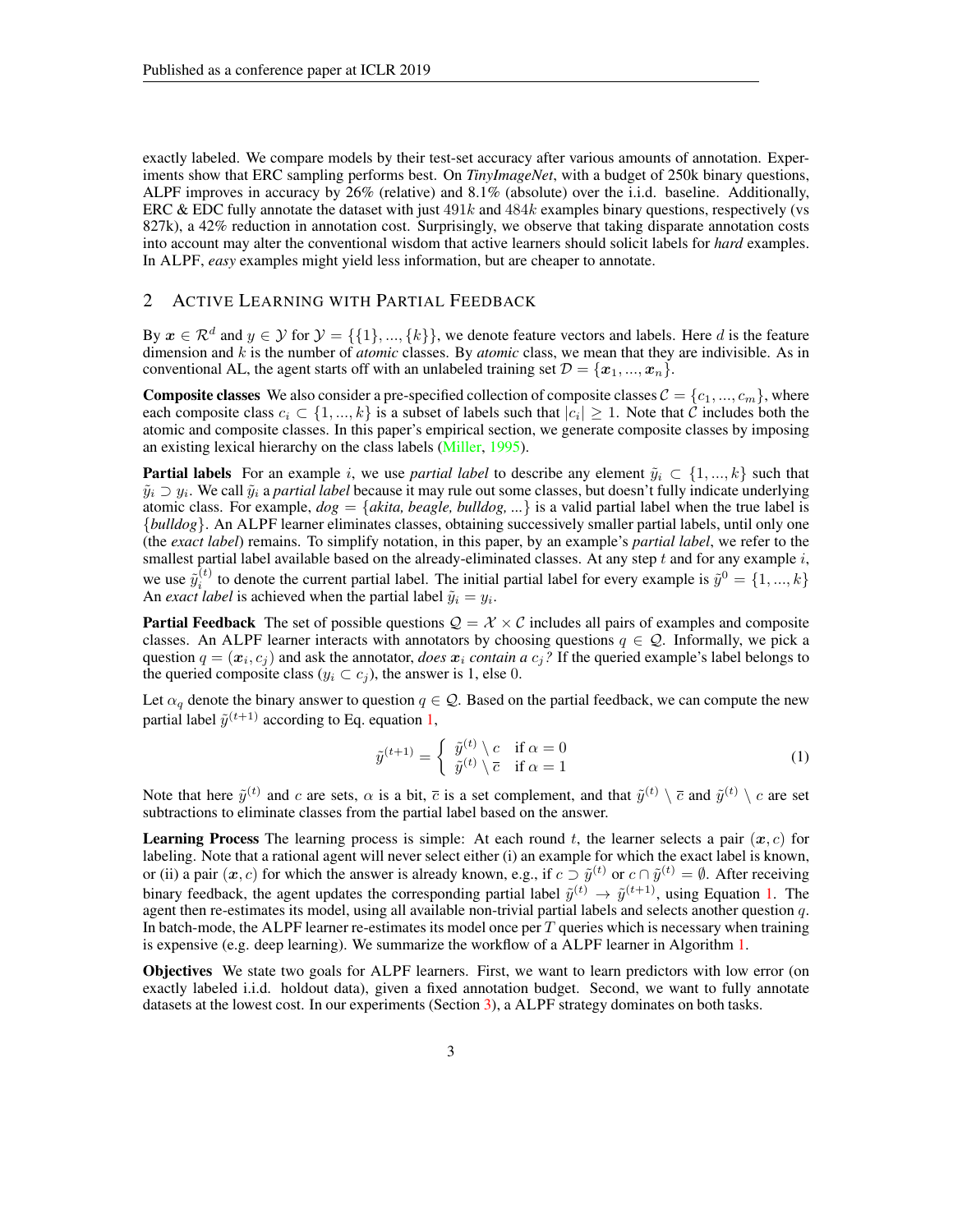<span id="page-3-0"></span>Algorithm 1 Active Learning with Partial Feedback

**Input:**  $X \leftarrow (\mathbf{x}_1, \ldots, \mathbf{x}_N), \mathbf{Q} \leftarrow (\mathbf{q}_1, \ldots, \mathbf{q}_M),$ K, T. Input:  $\mathcal{D} \leftarrow [x_i]_{i=1}^N, \mathcal{C} \leftarrow [c_j]_{j=1}^M, k, T$ Initialize:  $\tilde{y}^{(0)}_i \leftarrow \{1, \ldots, k\}, \theta \leftarrow \theta^{(0)}, t \leftarrow 0$ repeat Score every  $(x_i, c_j)$  with  $\theta$ repeat Select  $(x_{i^*}, c_{j^*})$  with the best score Query  $c_{j^*}$  on data  $x_{i^*}$ <br>Receive feedback  $\alpha$ Update  $\tilde{y}_{i^{*}}^{(t+1)}$  according to  $\alpha$  $t \leftarrow t + 1$ **until** (*t* mod  $T = 0$ ) or  $(\forall i, |\tilde{y}_i^{(t)}| = 1)$  $\theta \leftarrow \arg \min_{\theta} \mathcal{L}(\theta)$ **until**  $\forall i, |\tilde{y}_i^{(t)}| = 1$  or t exhausts budget

<span id="page-3-1"></span>Table 1: Learning from partial labels on Tiny ImageNet. These results demonstrate the usefulness of our training scheme absent the additional complications due to ALPF. In each row,  $\gamma\%$  of examples are assigned labels at the *atomic class* (Level 0). Levels 1, 2, and 4 denote progressively coarser composite labels tracing through the WordNet hierarchy.

| $\gamma(\%)$ | $\gamma$  | $(1-\gamma)$ |          |          |  |  |
|--------------|-----------|--------------|----------|----------|--|--|
|              | Level $0$ | Level 1      | Level 2  | Level 4  |  |  |
| 20           | 0.285     | $+0.113$     | $+0.086$ | $+0.025$ |  |  |
| 40           | 0.351     | $+0.079$     | $+0.056$ | $+0.016$ |  |  |
| 60           | 0.391     | $+0.051$     | $+0.036$ | $+0.018$ |  |  |
| 80           | 0.432     | $+0.015$     | $+0.017$ | $-0.009$ |  |  |
| 100          | 0.441     |              |          |          |  |  |

#### 2.1 LEARNING FROM PARTIAL LABELS

We now address the task of learning a multiclass classifier from partial labels, a fundamental requirement of ALPF, regardless of the choice of sampling strategy. At time t, our model  $\hat{y}(y, x, \theta^{(t)})$  parameterised by parameters  $\theta^{(t)}$  estimates the conditional probability of an atomic class y. For simplicity, when the context is clear, we will use  $\hat{y}$  to designate the full vector of predicted probabilities over all classes. The probability assigned to a partial label  $\tilde{y}$  can be expressed by marginalizing over the atomic classes that it contains:  $\hat{p}(\tilde{y}^{(t)}, \mathbf{x}, \theta^{(t)}) = \sum_{y \in \tilde{y}^{(t)}} \hat{y}(y, \mathbf{x}, \theta^{(t)})$ . We optimize our model by minimizing the log loss:

$$
\mathcal{L}(\theta^{(t)}) = -\frac{1}{n} \sum_{i=1}^{n} \log \left[ \hat{p}(\tilde{y}_i^{(t)}, \boldsymbol{x}_i, \theta^{(t)}) \right]
$$
(2)

Note that when every example is exactly labeled, our loss function simplifies to the standard cross entropy loss often used for multi-class classification. Also note that when every partial label contains the full set of classes, all partial labels have probability 1 and the update is a no-op. Finally, if the partial label indicates a composite class such as *dog*, and the predictive probability mass is exclusively allocated among various breeds of dog, our loss will be 0. Models are only updated when their predictions disagree (to some degree) with the current partial label.

#### 2.2 SAMPLING STRATEGIES

Expected Information Gain (EIG): Per classic uncertainty sampling, we can quantify a classifer's uncertainty via the entropy of the predictive distribution. In AL, each query returns an exact label, and thus the post-query entropy is always 0. In our case, each answer to the query yields a different partial label. We use the notation  $\hat{y}_0$ , and  $\hat{y}_1$  to denote consequent predictive distributions for each answer (no or yes). We generalize maximum entropy to ALPF by selecting questions with greatest *expected reduction in entropy*.

$$
EIG_{(\boldsymbol{x},c)} = S(\hat{\boldsymbol{y}}) - [\hat{p}(c,\boldsymbol{x},\theta)S(\hat{\boldsymbol{y}}_1) + (1-\hat{p}(c,\boldsymbol{x},\theta))S(\hat{\boldsymbol{y}}_0)]
$$
\n(3)

where  $S(\cdot)$  is the entropy function. It's easy to prove that EIG is maximized when  $\hat{p}(c, x, \theta) = 0.5$ .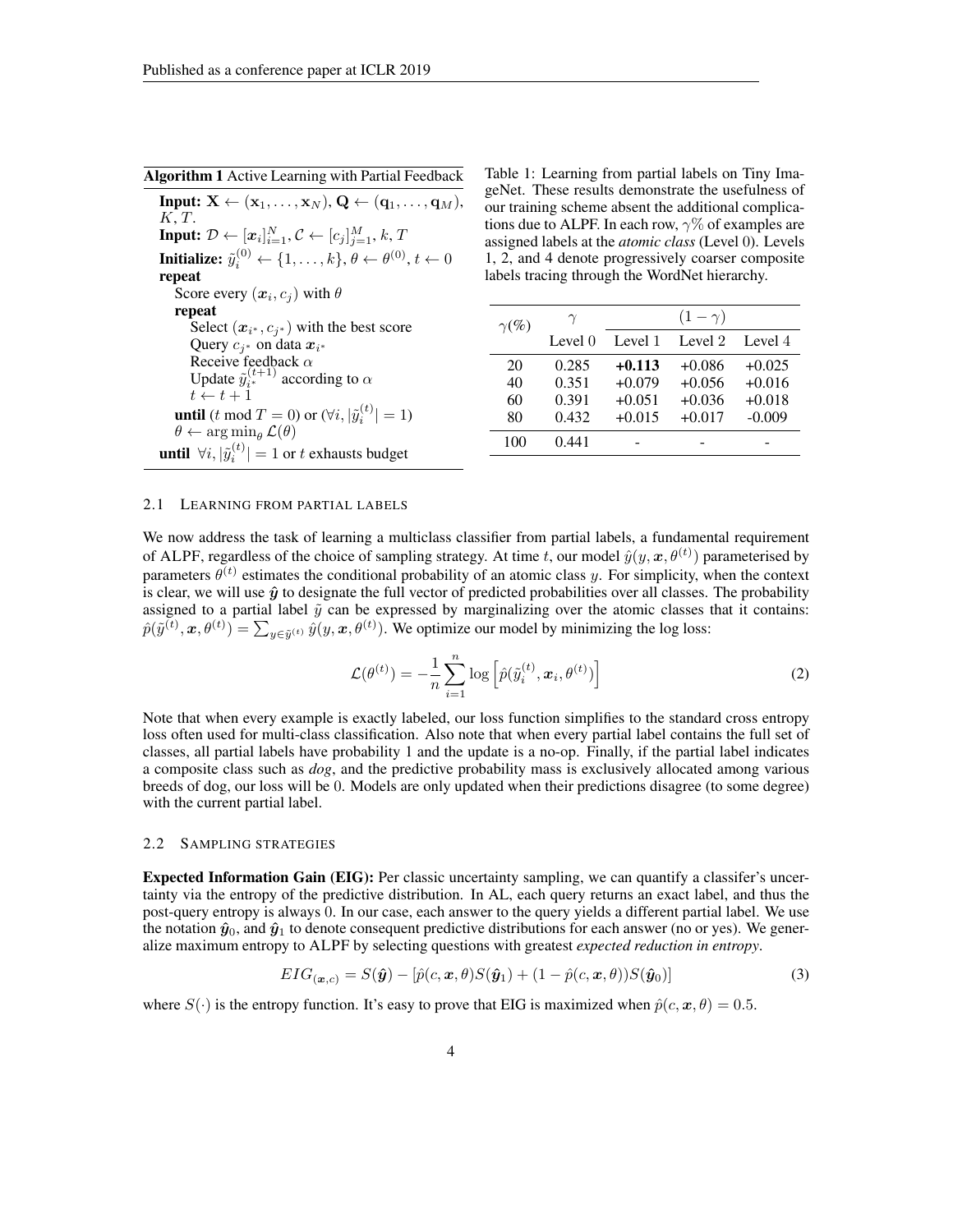Expected Remaining Classes (ERC): Next, we propose ERC, a heuristic that suggests arriving as quickly as possible at exactly-labeled examples. At each round, ERC selects those examples for which the expected number of remaining classes is fewest:

$$
ERC_{(\boldsymbol{x},c)} = \hat{p}(c,\boldsymbol{x},\theta)||\hat{\boldsymbol{y}}_1||_0 + (1-\hat{p}(c,\boldsymbol{x},\theta))||\hat{\boldsymbol{y}}_0||_0, \tag{4}
$$

where  $||\hat{\mathbf{y}}_{\alpha}||$  is the size of the partial label following given answer  $\alpha$ . ERC is minimized when the result of the feedback will produce an exact label with probability 1. For a given example  $x_i$ , if  $||\hat{y}_i||_0 = 2$  containing only the potential classes (e.g.) *dog* and *cat*, then with certainty, ERC will produce an exact label by querying the class  $\{dog\}$  (or equivalently  $\{cat\}$ ). This heuristic is inspired by [Cour et al.](#page-9-2) [\(2011\)](#page-9-2), which shows that the partial classification loss (what we optimize with partial labels) is an upper bound of the true classification loss (as if true labels are available) with a linear factor of  $\frac{1}{1-\varepsilon}$ , where  $\varepsilon$  is ambiguity degree and  $\varepsilon \propto |\tilde{y}|$ . By selecting  $q \in \mathcal{Q}$  that leads to the smallest  $|\tilde{y}|$ , we can tighten the bound to make optimization with partial labels more effective.

Expected Decrease in Classes (EDC): More in keeping with the traditional goal of minimizing uncertainty, we might choose EDC, the sampling strategy which we expect to result in the greatest reduction in the number of potential classes. We can express EDC as the difference between the number of potential labels (known) and the expected number of potential labels remaining:  $EDC_{(\mathbf{x},c)} = |\tilde{y}^{(t)}| - ERC_{(\mathbf{x},c)}$ .

### <span id="page-4-0"></span>3 EXPERIMENTS

We evaluate ALPF algorithms on the CIFAR10, CIFAR100, and Tiny ImageNet datasets, with training sets of 50k, 50k, and 100k examples, and 10, 100, and 200 classes respectively. After imposing the Wordnet hierarchy on the label names, the size of the set of possible binary questions  $|C|$  for each dataset are 27, 261, and 304, respectively. The number of binary questions between re-trainings are 5k, 15k, and 30k, respectively. By default, we warm-start each learner with the same 5% of training examples selected i.i.d. and exactly labeled. Warm-starting has proven essential in other papers combining deep and active learning [\(Shen et al.,](#page-10-1) [2018\)](#page-10-1). Our own analysis (Section [3.3\)](#page-6-0) confirms the importance of warm-starting although the affect appears variable across acquisition strategies.

Model For each experiment, we adopt the widely-popular ResNet-18 architecture [\(He et al.,](#page-9-3) [2016\)](#page-9-3). Because we are focused on active learning and thus seek fundamental understanding of this new problem formulation, we do not complicate the picture with any fine-tuning techniques. Note that some leaderboard scores circulating on the Internet appear to have far superior numbers. This owes to pre-training on the full ImageNet dataset (from which Tiny-ImageNet was subsampled and downsampled), constituting a target leak.

We initialize weights with the *Xavier* technique [\(Glorot and Bengio,](#page-9-4) [2010\)](#page-9-4) and minimize our loss using the Adam [\(Kingma and Ba,](#page-9-5) [2014\)](#page-9-5) optimizer, finding that it outperforms SGD significantly when learning from partial labels. We use the same learning rate of 0.001 for all experiments, first-order momentum decay  $(\beta_1)$  of 0.9, and second-order momentum decay  $(\beta_2)$  of 0.999. Finally, we train with mini-batches of 200 examples and perform standard data augmentation techniques including random cropping, resizing, and mirror-flipping. We implement all models in MXNet and have posted our code publicly<sup>[1](#page-4-1)</sup>.

**Re-training** Ideally, we might update models after each query, but this is too costly. Instead, following [Shen et al.](#page-10-1) [\(2018\)](#page-10-1) and others, we alternately query labels and update our models in rounds. We warm-start all experiments with 5% labeled data and iterate until every example is exactly labeled. At each round, we re-train our classifier from scratch with random initialization. While we could initialize the new classifier with the previous best one (as in [Shen et al.](#page-10-1)  $(2018)$ ), preliminary experiments showed that this faster convergence comes at the cost of worse performance, perhaps owing to severe over-fitting to labels acquired early in training. In all experiments, for simplicity, we terminate the optimization after 75 epochs. Since

<span id="page-4-1"></span><sup>&</sup>lt;sup>1</sup>Our implementations of ALPF learners are available at: <https://github.com/peiyunh/alpf>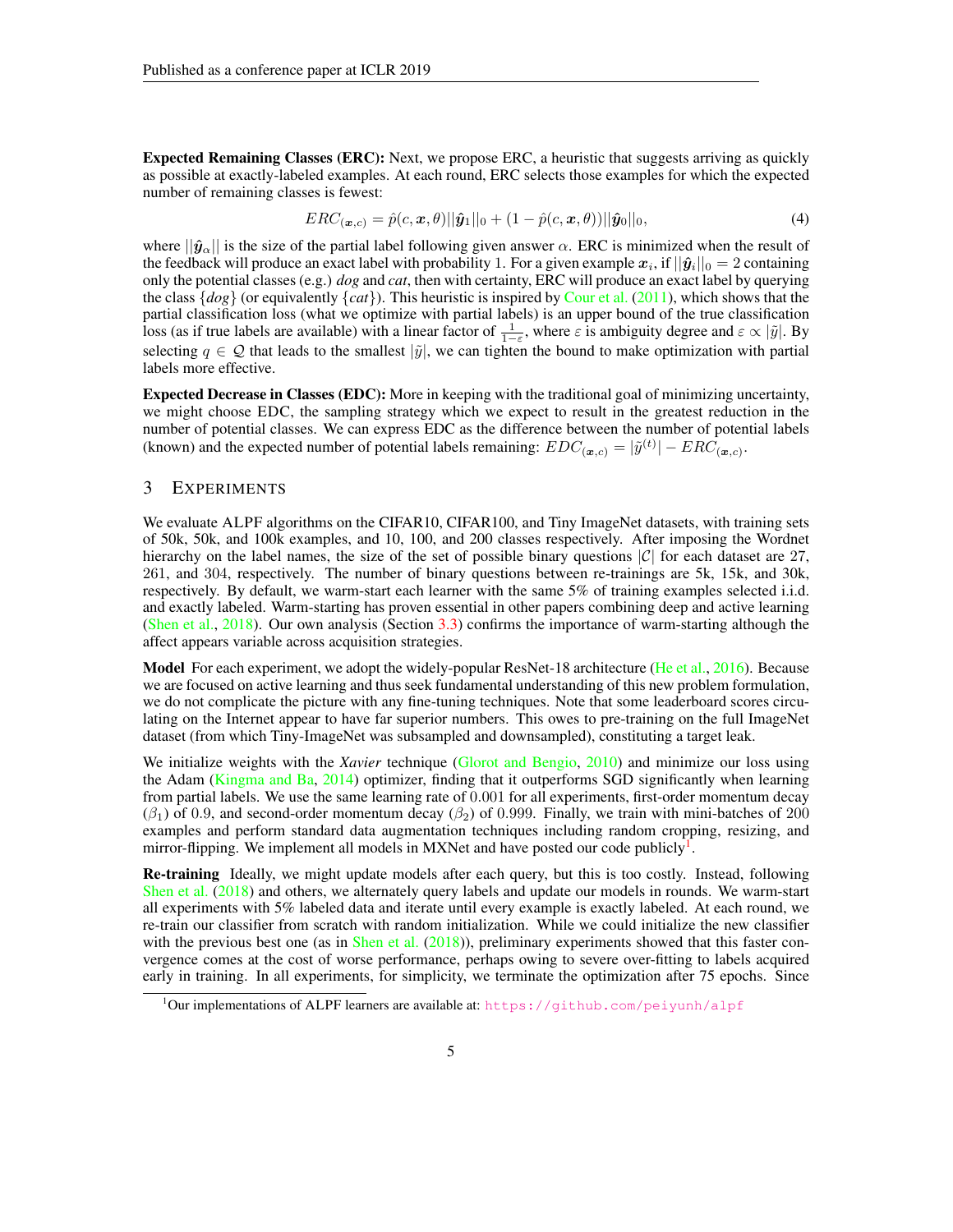

Figure 2: The progression of top1 classification accuracy (left), percentage of exactly labeled training examples (middle), and average number of remaining classes (right).

30k questions per re-training (for TinyImagenet) seems infrequent, we compared against 10x more frequent re-training More frequent training conferred no benefit (Appendix [B\)](#page-11-0).

#### 3.1 LEARNING FROM PARTIAL LABELS

Since the success of ALPF depends in part on learning from partial labels, we first demonstrate the efficacy of learning from partial labels with our loss function when the partial labels are given a priori. In these experiments we simulate a partially labeled dataset and show that the learner achieves significantly better accuracy when learning from partial labels than if it excluded the partial labels and focused only on exactly annotated examples. Using our WordNet-derived hierarchy, we conduct experiments with partial labels at different levels of granularity. Using partial labels from one level above the leaf, *German shepherd* becomes *dog*. Going up two levels, it becomes *animal*.

We first train a standard multi-class classifier with γ (%) *exactly labeled* training data and then another classifier with the remaining  $(1 - \gamma)$ % *partially labeled* at a different granularity (level of hierarchy). We compare the classifier performance on holdout data both *with* and *without* adding *partial labels* in Table [1.](#page-3-1) We make two key observations: (i) additional coarse-grained partial labels improve model accuracy (ii) as expected, the improvement diminishes as partial label gets coarser. These observations suggest we can learn effectively given a mix of exact and partial labels.

#### 3.2 SAMPLING STRATEGIES

Baseline This learner samples examples at random. Once an example is sampled, the learner applies topdown binary splitting—choosing the question that most evenly splits the probability mass, see Related Work for details— with a uniform prior over the classes until that example is exactly labeled.

AL To disentangle the effect of active sampling of questions and samples, we compare to conventional AL approaches selecting examples with uncertainty sampling but selecting questions as baseline.

AQ *Active questions* learners, choose examples at random but use partial feedback strategies to efficiently label those examples, moving on to the next example after finding an example's exact label.

ALPF ALPF learners are free to choose any (example, question) pair at each turn, Thus, unlike AL and AQ, ALPF learners commonly encounter partial labels during training.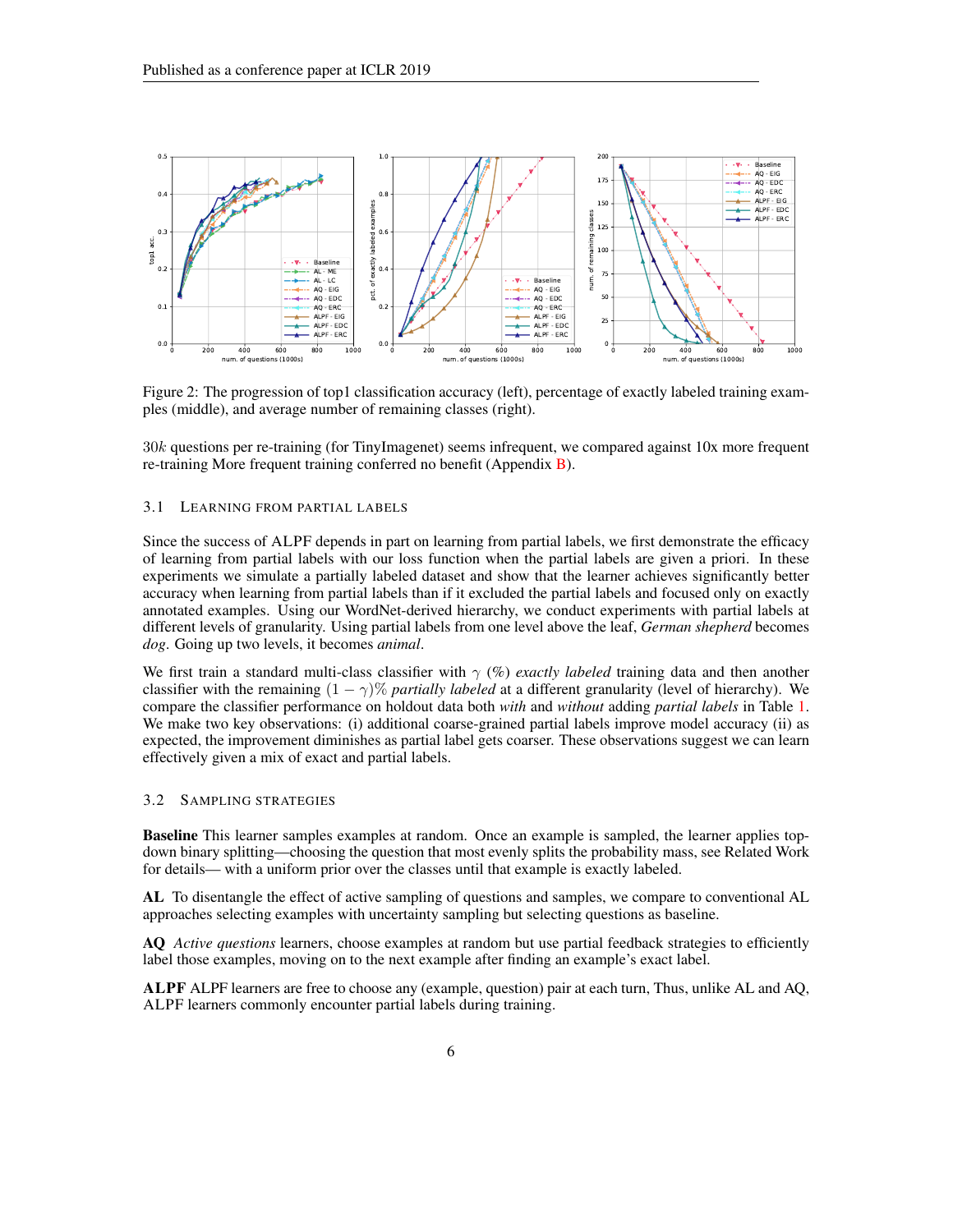Results We run all experiments until fully annotating the training set. We then evaluate each method from two perspectives: classification and annotation. We measure each classifiers' top-1 accuracy at each annotation budget. To quantify annotation performance, we count the number questions required to *exactly label* all training examples. We compile our results in Table [2,](#page-7-0) rounding costs to 10%, 20% etc. The budget includes the (5%) i.i.d. data for warm-starting. Some key results: (i) vanilla active learning does not im-prove over i.i.d. baselines, confirming similar observations on image classification by [Sener and Savarese](#page-10-2) [\(2017\)](#page-10-2); (ii) AQ provides a dramatic improvement over baseline. The advantage persists throughout training. These learners sample examples randomly and label to completion (until an exact label is produced) before moving on, differing only in how efficiently they annotate data. (iii) On Tiny ImageNet, at 30% of budget, ALPF-ERC outperforms AQ methods by 4.5% and outperforms the i.i.d. baseline by 8.1%.

#### <span id="page-6-0"></span>3.3 DIAGNOSTIC ANALYSES

First, we study how different amounts of warm-starting affects ALPF learners' performance with a small set of i.i.d. labels. Second, we compare the selections due to ERC and EDC to those produced through uncertainty sampling. Third, we note that while EDC and ERC appear to perform best on our problems, they may be vulnerable to excessively focusing on classes that are trivial to recognize. We examine this setting via an adversarial dataset intended to break the heuristics.

Warm-starting We compare the performance of each strategy under different percentages (0%, 5%, and 10%) of pre-labeled i.i.d. data (Figure [5,](#page-11-1) Appendix [A\)](#page-11-2). Results show that ERC works properly even without warm-starting, while EIG benefits from a 5% warm-start and EDC suffers badly without warm-starting. We observe that 10% warm-starting yields no further improvement.

**Sample uncertainty** Classic uncertainty sampling chooses data of high uncertainty. This question is worth re-examining in the context of ALPF. To analyze the behavior of ALPF learners vis-a-vis uncertainty we plot average prediction entropy of sampled data for ALPF learners with different sampling strategies (Figure [3\)](#page-8-0). Note that ALPF learners using EIG pick high-entropy data, while ALPF learners with EDC and ERC choose examples with lower entropy predictions. The (perhaps) surprising performance of EDC and ERC may owe to the cost structure of ALPF. While labels for examples with low-entropy predictions confer less information, they also come at lower cost.

Adversarial setting Because ERC goes after "easy" examples, we test its behavior on a simulated dataset where 2 of the *CIFAR10* classes (randomly chosen) are trivially easy. We set all pixels white for one class all pixels black for the other. We plot the label distribution among the selected data over rounds of selection in against that on the unperturbed *CIFAR10* in Figure [4.](#page-8-0) As we can see, in the normal case, EIG splits its budget among all classes roughly evenly while EDC and ERC focus more on different classes at different stages. In the adversarial case, EIG quickly learns the easy classes, thereafter focusing on the others until they are exhausted, while EDC and ERC concentrate on exhausting the easy ones first. Although EDC and ERC still manage to label all data with less total cost than EIG, this behavior might cost us when we have trivial classes, especially when our unlabeled dataset is enormous relative to our budget.

### 4 RELATED WORK

Binary identification: Efficiently finding answers with yes/no questions is a classic problem [\(Garey,](#page-9-6) [1972\)](#page-9-6) dubbed *binary identification*. [Hyafil and Rivest](#page-9-7) [\(1976\)](#page-9-7) proved that finding the optimal strategy given an arbitrary set of binary tests is NP-complete. A well-known greedy algorithm called *binary splitting* [\(Garey](#page-9-8) [and Graham,](#page-9-8) [1974;](#page-9-8) [Loveland,](#page-9-9) [1985\)](#page-9-9), chooses questions that most evenly split the probability mass.

Active learning: Our work builds upon the AL framework [\(Box and Draper,](#page-9-10) [1987;](#page-9-10) [Cohn et al.,](#page-9-11) [1996;](#page-9-11) [Settles,](#page-10-3) [2010\)](#page-10-3) (vs. i.i.d labeling). Classical AL methods select examples for which the current predictor is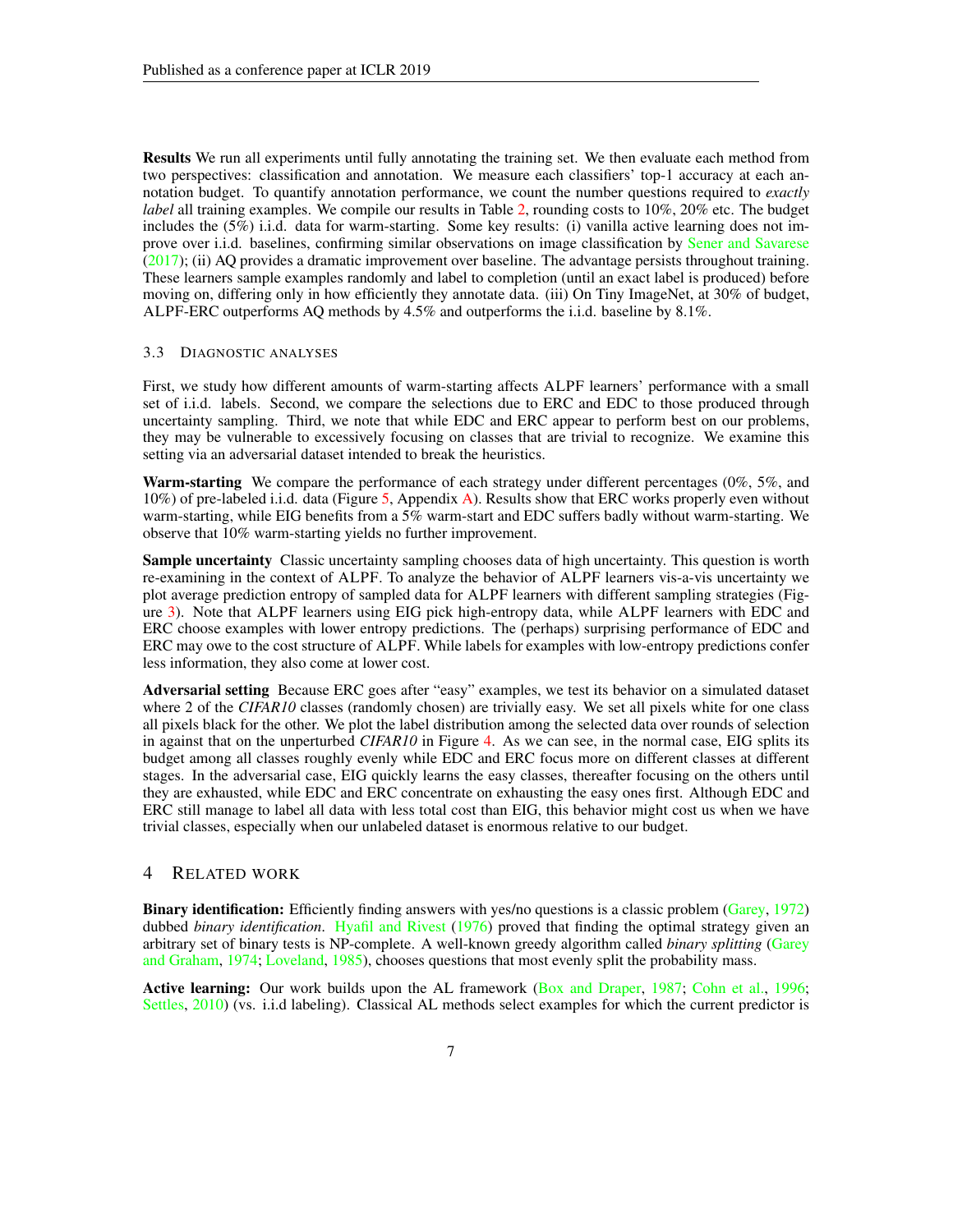|                     |       | <b>Labeling Cost</b> |       |                 |       |                          |                  |  |
|---------------------|-------|----------------------|-------|-----------------|-------|--------------------------|------------------|--|
|                     | 10%   | 20%                  | 30%   | 40%             | 50%   | 100%                     |                  |  |
| <b>TinyImageNet</b> |       |                      |       |                 |       |                          |                  |  |
| <b>Baseline</b>     | 0.186 | 0.266                | 0.310 | 0.351           | 0.354 | 0.441                    | 827k             |  |
| AL - ME             | 0.169 | 0.269                | 0.303 | 0.347           | 0.365 |                          | 827k             |  |
| AL - LC             | 0.184 | 0.262                | 0.313 | 0.355           | 0.369 |                          | 827k             |  |
| AQ - EIG            | 0.186 | 0.283                | 0.336 | 0.381           | 0.393 | $\overline{a}$           | 545k             |  |
| AQ - EDC            | 0.196 | 0.291                | 0.353 | 0.386           | 0.415 | $\overline{a}$           | 530 <sub>k</sub> |  |
| AO - ERC            | 0.194 | 0.295                | 0.346 | 0.394           | 0.406 | $\overline{a}$           | 531k             |  |
| ALPF - EIG          | 0.203 | 0.289                | 0.351 | 0.384           | 0.420 |                          | 575k             |  |
| ALPF - EDC          | 0.220 | 0.319                | 0.363 | 0.397           | 0.420 |                          | 482k             |  |
| ALPF - ERC          | 0.207 | 0.330                | 0.391 | 0.419           | 0.427 | $\frac{1}{2}$            | 491k             |  |
|                     |       |                      |       | <b>CIFAR100</b> |       |                          |                  |  |
| <b>Baseline</b>     | 0.252 | 0.340                | 0.412 | 0.437           | 0.469 | 0.537                    | 337k             |  |
| AL - ME             | 0.237 | 0.321                | 0.388 | 0.419           | 0.458 | $\overline{a}$           | 337k             |  |
| AL - LC             | 0.247 | 0.332                | 0.398 | 0.432           | 0.468 | $\frac{1}{2}$            | 337k             |  |
| AQ - EIG            | 0.266 | 0.354                | 0.443 | 0.485           | 0.502 | $\overline{\phantom{0}}$ | 208k             |  |
| AQ - EDC            | 0.264 | 0.366                | 0.439 | 0.483           | 0.508 |                          | 215k             |  |
| AQ - ERC            | 0.256 | 0.366                | 0.453 | 0.479           | 0.496 | $\overline{a}$           | 215k             |  |
| ALPF - EIG          | 0.263 | 0.341                | 0.423 | 0.466           | 0.497 | $\overline{\phantom{0}}$ | 235k             |  |
| ALPF - EDC          | 0.281 | 0.367                | 0.442 | 0.479           | 0.518 |                          | 193k             |  |
| <b>ALPF - ERC</b>   | 0.273 | 0.379                | 0.464 | 0.502           | 0.526 |                          | 187k             |  |
| <b>CIFAR10</b>      |       |                      |       |                 |       |                          |                  |  |
| <b>Baseline</b>     | 0.645 | 0.718                | 0.757 | 0.778           | 0.792 | 0.829                    | 170k             |  |
| AL - ME             | 0.663 | 0.709                | 0.759 | 0.763           | 0.800 |                          | 170k             |  |
| AL - LC             | 0.644 | 0.724                | 0.753 | 0.780           | 0.792 | $\overline{a}$           | 170k             |  |
| AQ - EIG            | 0.654 | 0.747                | 0.791 | 0.806           | 0.823 | $\frac{1}{2}$            | 89k              |  |
| AQ - EDC            | 0.675 | 0.746                | 0.784 | 0.789           | 0.826 | $\overline{a}$           | 95k              |  |
| AQ - ERC            | 0.682 | 0.750                | 0.771 | 0.811           | 0.822 | $\overline{\phantom{0}}$ | 96k              |  |
| ALPF - EIG          | 0.673 | 0.741                | 0.786 | 0.815           | 0.813 | $\overline{\phantom{0}}$ | 124k             |  |
| ALPF - EDC          | 0.676 | 0.752                | 0.797 | 0.832           | N/A   | $\overline{a}$           | 74k              |  |
| ALPF - ERC          | 0.670 | 0.743                | 0.797 | 0.833           | N/A   | $\frac{1}{2}$            | 74 <sub>k</sub>  |  |

<span id="page-7-0"></span>Table 2: Results on Tiny ImageNet (N/A indicates data has been fully labeled)

most uncertain, according to various notions of uncertainty: [Dagan and Engelson](#page-9-12) [\(1995\)](#page-9-12) selects examples with *maximum entropy* (ME) predictive distributions, while [Culotta and McCallum](#page-9-13) [\(2005\)](#page-9-13) uses the *least confidence* (LC) heuristic, sorting examples in ascending order by the probability assigned to the argmax. [Settles et al.](#page-10-4) [\(2008\)](#page-10-4) notes that annotation costs may vary across data points suggesting cost-aware sampling heuristics but doesn't address the setting when costs change dynamically during training as a classifier grows stronger. [Luo et al.](#page-9-14) [\(2013\)](#page-9-14) incorporates structure among outputs into an active learning scheme in the context of structured prediction. [Mo et al.](#page-10-5) [\(2016\)](#page-10-5) addresses hierarchical label structure in active learning interestingly in a setting where subclasses are *easier* to learn. Thus they query classes more fine-grained than the targets, while we solicit feedback on more *general* categories.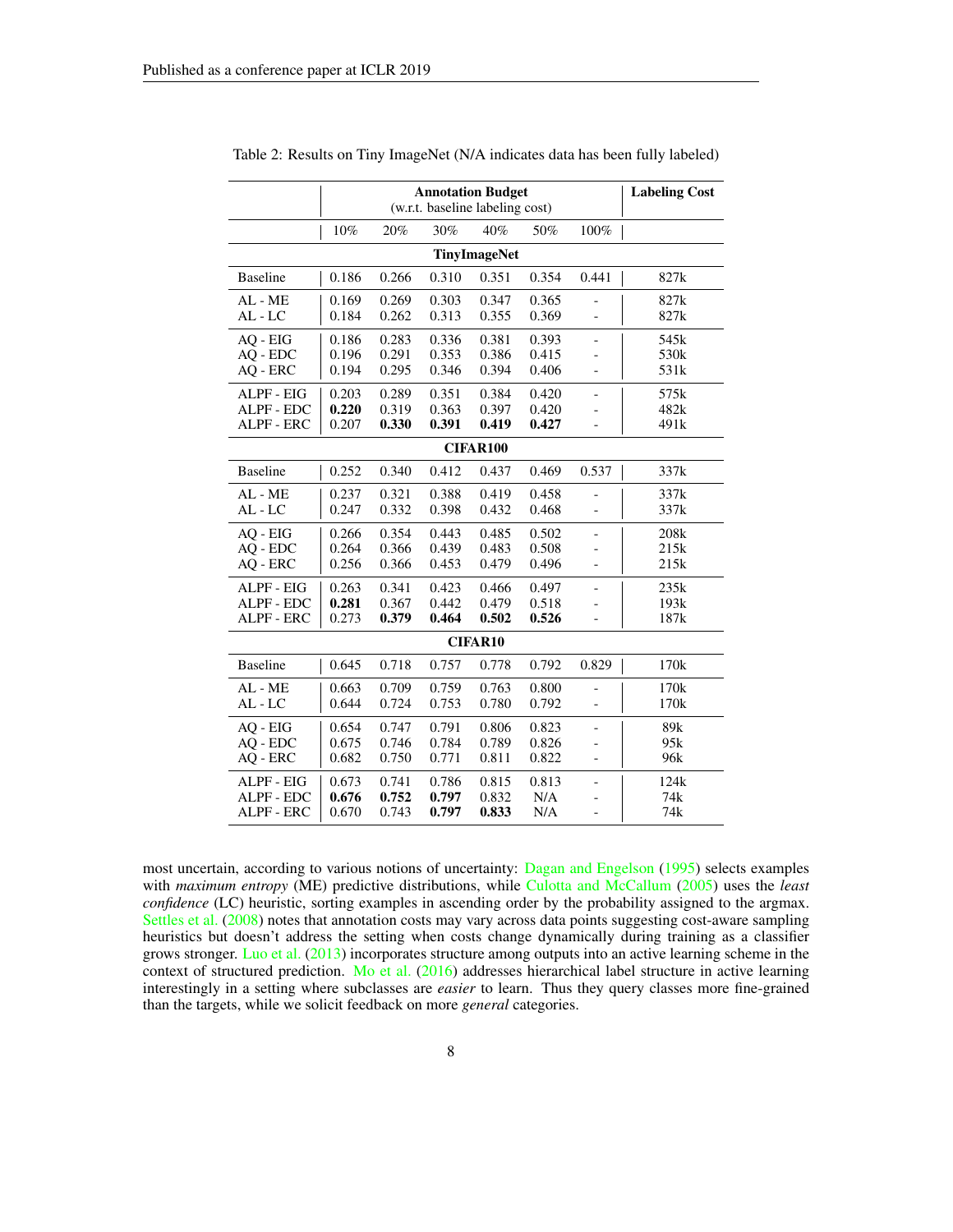<span id="page-8-0"></span>

Figure 3: Classifier confidence (entropy of softmax layer) on *selected* examples.

Figure 4: Label distribution among selected examples for CIFAR 10 (left) and adversarially perturbed CIFAR 10 (right). Light green and light purple mark the two classes made artificially easy.

Deep Active Learning Deep Active Learning (DAL) has recently emerged as an active research area. [Wang](#page-10-6) [et al.](#page-10-6) [\(2016\)](#page-10-6) explores a scheme that combines traditional heuristics with pseudo-labeling. [Gal et al.](#page-9-15) [\(2017\)](#page-9-15) notes that the softmax outputs of neural networks do not capture epistemic uncertainty [\(Kendall and Gal,](#page-9-16) [2017\)](#page-9-16), proposing instead to use Monte Carlo samples from a dropout-regularized neural network to produce uncertainty estimates. DAL has demonstrated success on NLP tasks. [Zhang et al.](#page-10-7) [\(2017\)](#page-10-7) explores AL for sentiment classification, proposing a new sampling heuristic, choosing examples for which the expected update to the word embeddings is largest. Recently, [Shen et al.](#page-10-1)  $(2018)$  matched state of the art performance on named entity recognition, using just 25% of the training data. [Kampffmeyer et al.](#page-9-17) [\(2016\)](#page-9-17) and [Kendall](#page-9-18) [et al.](#page-9-18) [\(2015\)](#page-9-18) explore other measures of uncertainty over neural network predictions.

Learning from partial labels Many papers on learning from partial labels [\(Grandvalet and Bengio,](#page-9-19) [2004;](#page-9-19) [Nguyen and Caruana,](#page-10-8) [2008;](#page-10-8) [Cour et al.,](#page-9-2) [2011\)](#page-9-2) assume that partial labels are given a priori and fixed. [Grand](#page-9-19)[valet and Bengio](#page-9-19) [\(2004\)](#page-9-19) formalizes the partial labeling problem in the probabilistic framework and proposes a minimum entropy based solution. [Nguyen and Caruana](#page-10-8) [\(2008\)](#page-10-8) proposes an efficient algorithm to learn classifiers from partial labels within the max-margin framework. [Cour et al.](#page-9-2) [\(2011\)](#page-9-2) addresses desirable properties of partial labels that allow learning from them effectively. While these papers assume a fixed set of partial labels, we *actively* solicit partial feedback. This presents new algorithmic challenges: (i) the partial labels for each data point changes across training rounds; (ii) the partial labels result from active selection, which introduces bias; and (iii) our problem setup requires a sampling strategy to choose questions.

### 5 CONCLUSION

Our experiments validate the active learning with partial feedback framework on large-scale classification benchmarks. The best among our proposed ALPF learners fully labels the data with 42% fewer binary questions as compared to traditional active learners. Our diagnostic analysis suggests that in ALPF, it's sometimes more efficient to start with "easier" examples that can be cheaply annotated rather than with "harder" data as often suggested by traditional active learning.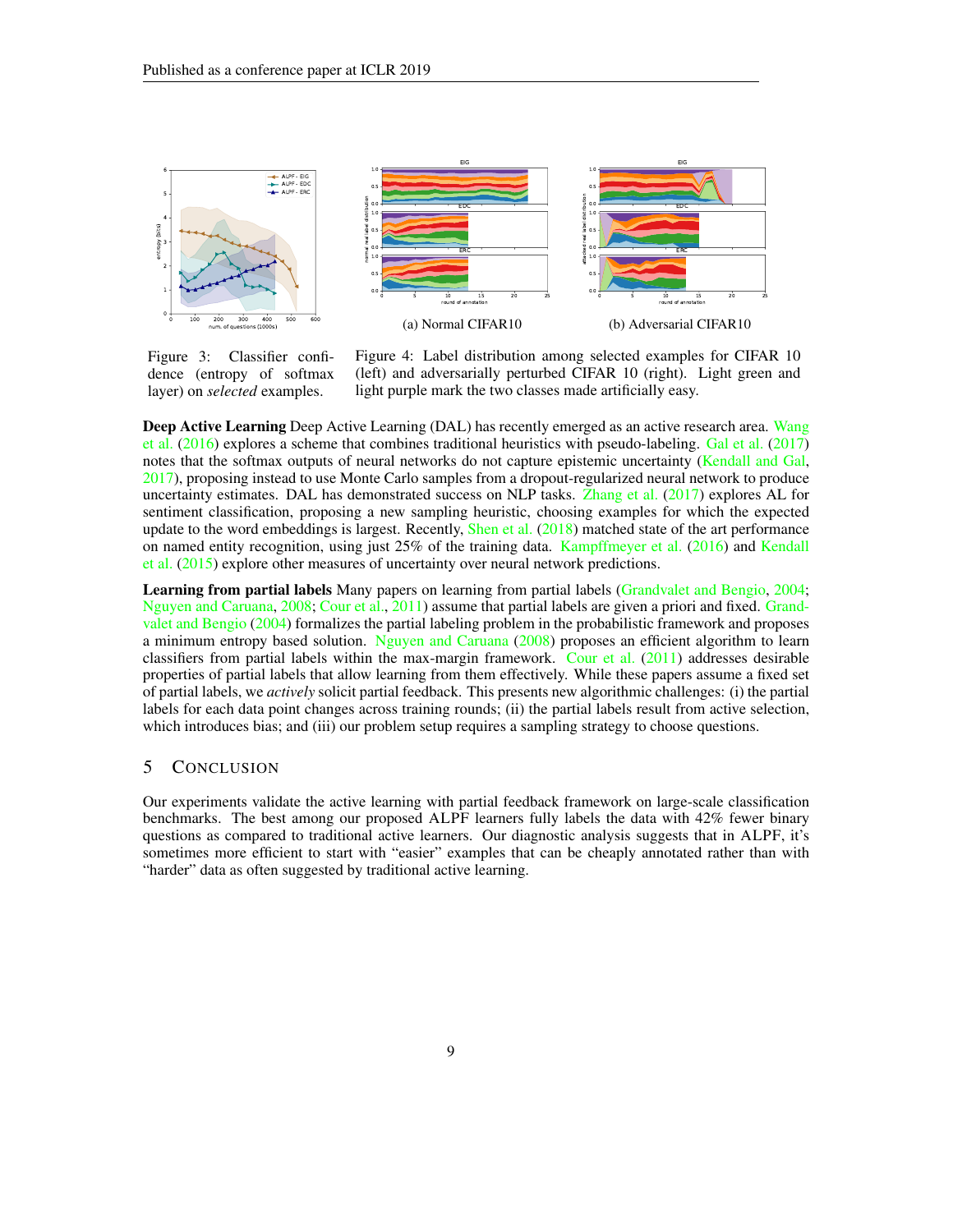### **REFERENCES**

<span id="page-9-10"></span>Box, G. E. and Draper, N. R. (1987). *Empirical model-building and response surfaces.* John Wiley & Sons.

- <span id="page-9-11"></span>Cohn, D. A., Ghahramani, Z., and Jordan, M. I. (1996). Active learning with statistical models. *Journal of artificial intelligence research (JAIR)*.
- <span id="page-9-2"></span>Cour, T., Sapp, B., and Taskar, B. (2011). Learning from partial labels. *Journal of Machine Learning Research*, 12(May):1501–1536.
- <span id="page-9-13"></span>Culotta, A. and McCallum, A. (2005). Reducing labeling effort for structured prediction tasks.

<span id="page-9-12"></span>Dagan, I. and Engelson, S. P. (1995). Committee-based sampling for training probabilistic classifiers.

- <span id="page-9-0"></span>Deng, J., Dong, W., Socher, R., Li, L.-J., Li, K., and Fei-Fei, L. (2009). Imagenet: A large-scale hierarchical image database. In *Computer Vision and Pattern Recognition (CVPR)*.
- <span id="page-9-15"></span>Gal, Y., Islam, R., and Ghahramani, Z. (2017). Deep bayesian active learning with image data. *arXiv:1703.02910*.
- <span id="page-9-6"></span>Garey, M. R. (1972). Optimal binary identification procedures. *SIAM Journal on Applied Mathematics*.
- <span id="page-9-8"></span>Garey, M. R. and Graham, R. L. (1974). Performance bounds on the splitting algorithm for binary testing. *Acta Informatica*.
- <span id="page-9-4"></span>Glorot, X. and Bengio, Y. (2010). Understanding the difficulty of training deep feedforward neural networks. In *Artificial Intelligence and Statistics (AISTATS)*.
- <span id="page-9-19"></span>Grandvalet, Y. and Bengio, Y. (2004). Learning from partial labels with minimum entropy.
- <span id="page-9-3"></span>He, K., Zhang, X., Ren, S., and Sun, J. (2016). Deep residual learning for image recognition. In *Computer Vision and Pattern Recognition (CVPR)*.
- <span id="page-9-7"></span>Hyafil, L. and Rivest, R. L. (1976). Constructing optimal binary decision trees is np-complete. *Information processing letters*.
- <span id="page-9-17"></span>Kampffmeyer, M., Salberg, A.-B., and Jenssen, R. (2016). Semantic segmentation of small objects and modeling of uncertainty in urban remote sensing images using deep convolutional neural networks. In *CVPR*.
- <span id="page-9-18"></span>Kendall, A., Badrinarayanan, V., and Cipolla, R. (2015). Bayesian segnet: Model uncertainty in deep convolutional encoder-decoder architectures for scene understanding. *arXiv:1511.02680*.
- <span id="page-9-16"></span>Kendall, A. and Gal, Y. (2017). What uncertainties do we need in bayesian deep learning for computer vision? In *NIPS*.
- <span id="page-9-5"></span>Kingma, D. and Ba, J. (2014). Adam: A method for stochastic optimization. In *International Conference on Learning Representations (ICLR)*.
- <span id="page-9-9"></span>Loveland, D. W. (1985). Performance bounds for binary testing with arbitrary weights. *Acta Informatica*.
- <span id="page-9-14"></span>Luo, W., Schwing, A., and Urtasun, R. (2013). Latent structured active learning. In *Advances in Neural Information Processing Systems (NIPS)*.
- <span id="page-9-1"></span>Miller, G. A. (1995). Wordnet: a lexical database for english. *Communications of the ACM*.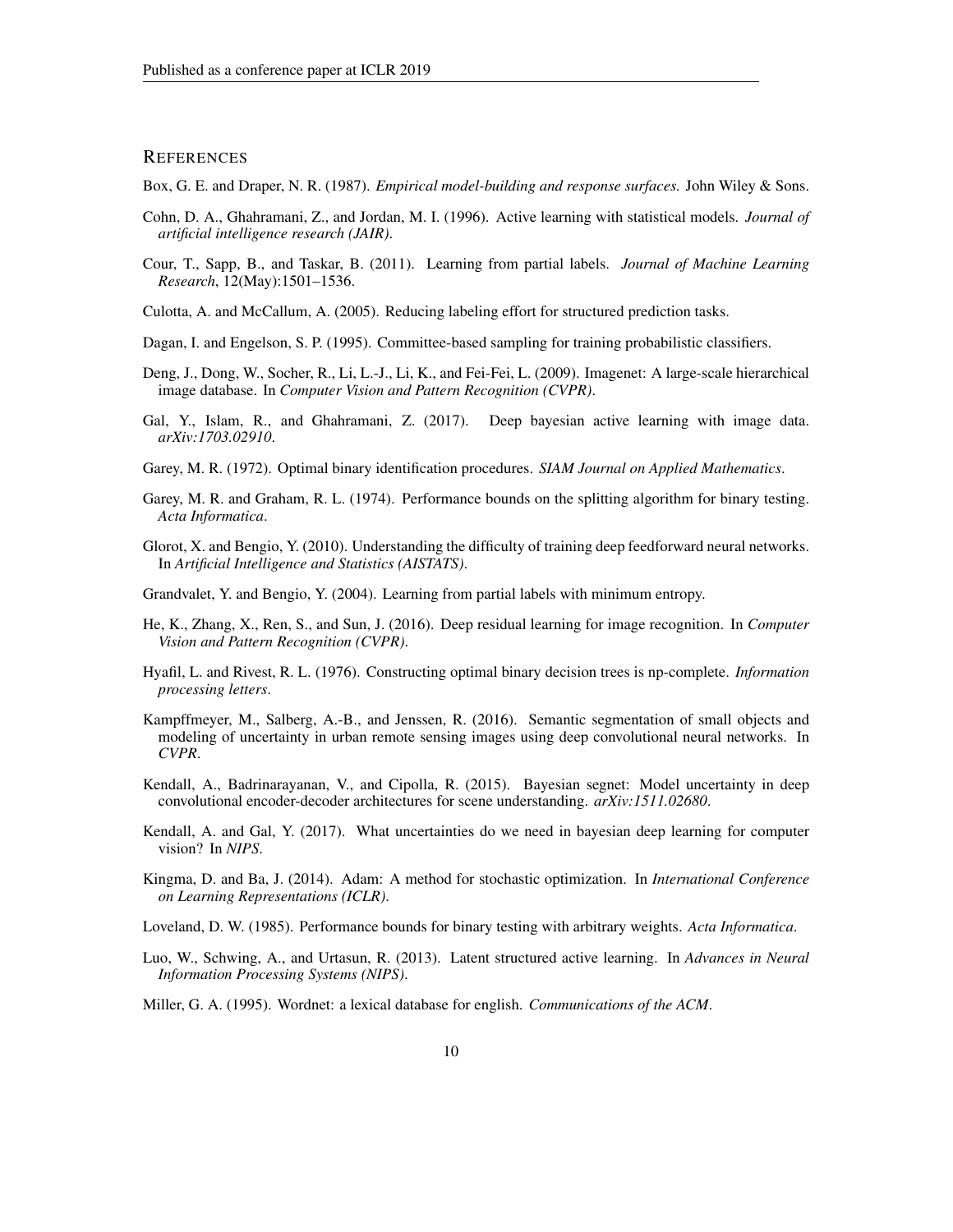- <span id="page-10-5"></span>Mo, Y., Scott, S. D., and Downey, D. (2016). Learning hierarchically decomposable concepts with active over-labeling. In *International Conference on Data Mining (ICDM)*.
- <span id="page-10-8"></span>Nguyen, N. and Caruana, R. (2008). Classification with partial labels. In *Knowledge discovery and data mining (KDD)*. ACM.
- <span id="page-10-2"></span>Sener, O. and Savarese, S. (2017). Active learning for convolutional neural networks: a core-set approach. In *ICLR*.
- <span id="page-10-3"></span>Settles, B. (2010). Active learning literature survey. *University of Wisconsin, Madison*, 52(55-66):11.
- <span id="page-10-0"></span>Settles, B. (2011). From theories to queries: Active learning in practice. In *Active Learning and Experimental Design workshop In conjunction with AISTATS 2010*, pages 1–18.
- <span id="page-10-4"></span>Settles, B., Craven, M., and Friedland, L. (2008). Active learning with real annotation costs.
- <span id="page-10-1"></span>Shen, Y., Yun, H., Lipton, Z. C., Kronrod, Y., and Anandkumar, A. (2018). Deep active learning for named entity recognition. In *ICLR*.
- <span id="page-10-6"></span>Wang, K., Zhang, D., Li, Y., Zhang, R., and Lin, L. (2016). Cost-effective active learning for deep image classification. *IEEE Transactions on Circuits and Systems for Video Technology*.
- <span id="page-10-7"></span>Zhang, Y., Lease, M., and Wallace, B. C. (2017). Active discriminative text representation learning.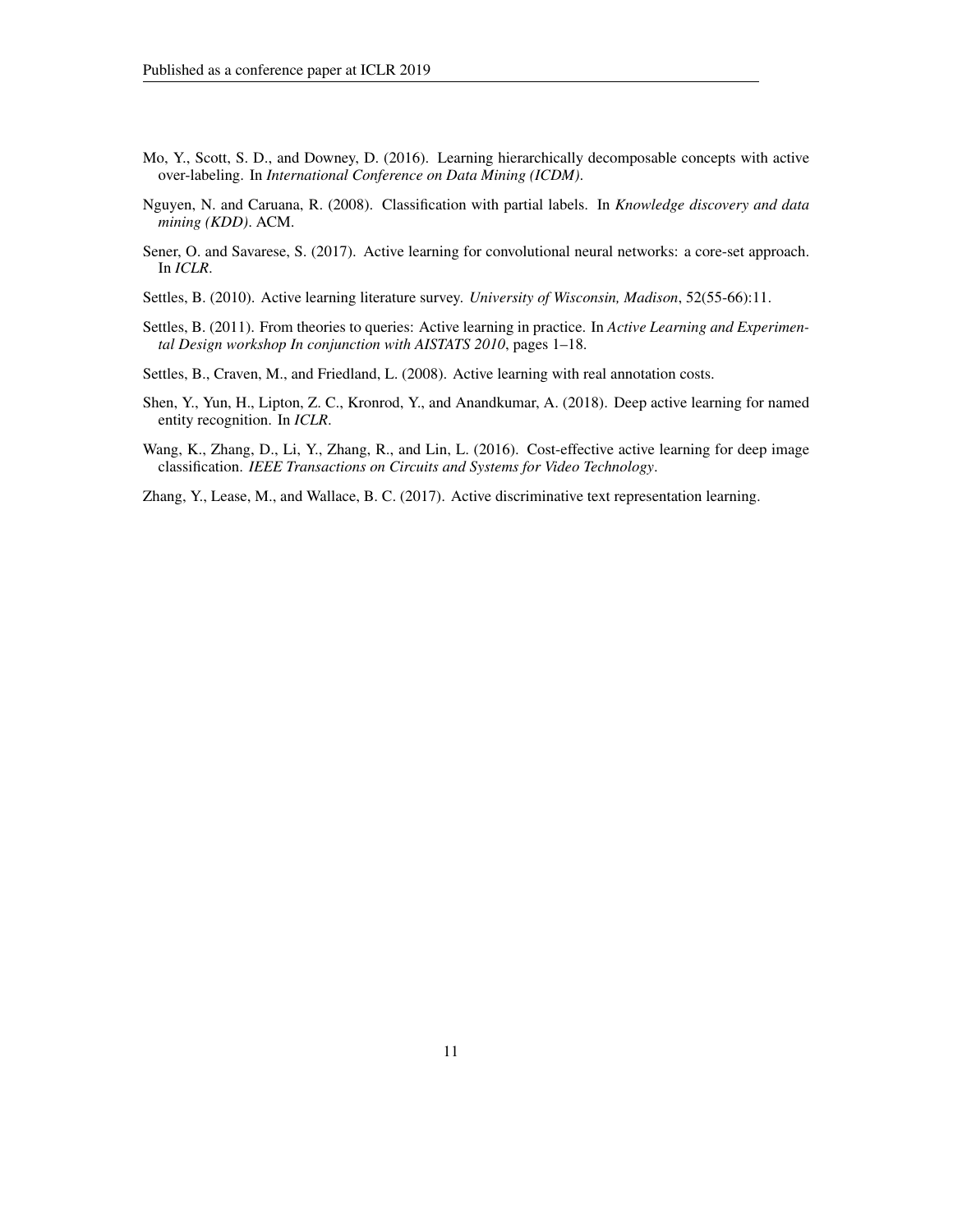# <span id="page-11-2"></span>A WARM-STARTING PLOT

<span id="page-11-1"></span>

Figure [5](#page-11-1) compares our strategies under various amounts of warm-starting with pre-labeled i.i.d. data.

Figure 5: This plot compares our models under various amounts of warm-starting with pre-labeled i.i.d. data. We find that on the investigated datasets, ERC does benefit from warm-starting. However, absent warm-starting, EIG performs significantly worse and EDC suffers even more. We find that 5% warmstarting helps these two models and that for both, increasing warm-starting from 5% up to 10% does not lead to further improvements.

# <span id="page-11-0"></span>B UPDATING MODELS MORE FREQUENTLY

On Tiny ImageNet, we normally re-initialize and train models from scratch for 75 epochs after every 30K questions. Since we found re-initialization is crucial for good performance, to ensure a fair comparison, we keep the same re-initialization frequency (i.e. every 30K questions) while updating the model by fine-tuning 5 epochs after every 3K questions. This results in 10X faster model updating frequency. As in Figure [6](#page-13-0) and Table [3,](#page-12-0) results show only ALPF-EDC and ALPF-ERC seem to benefit from updating 10 times more frequently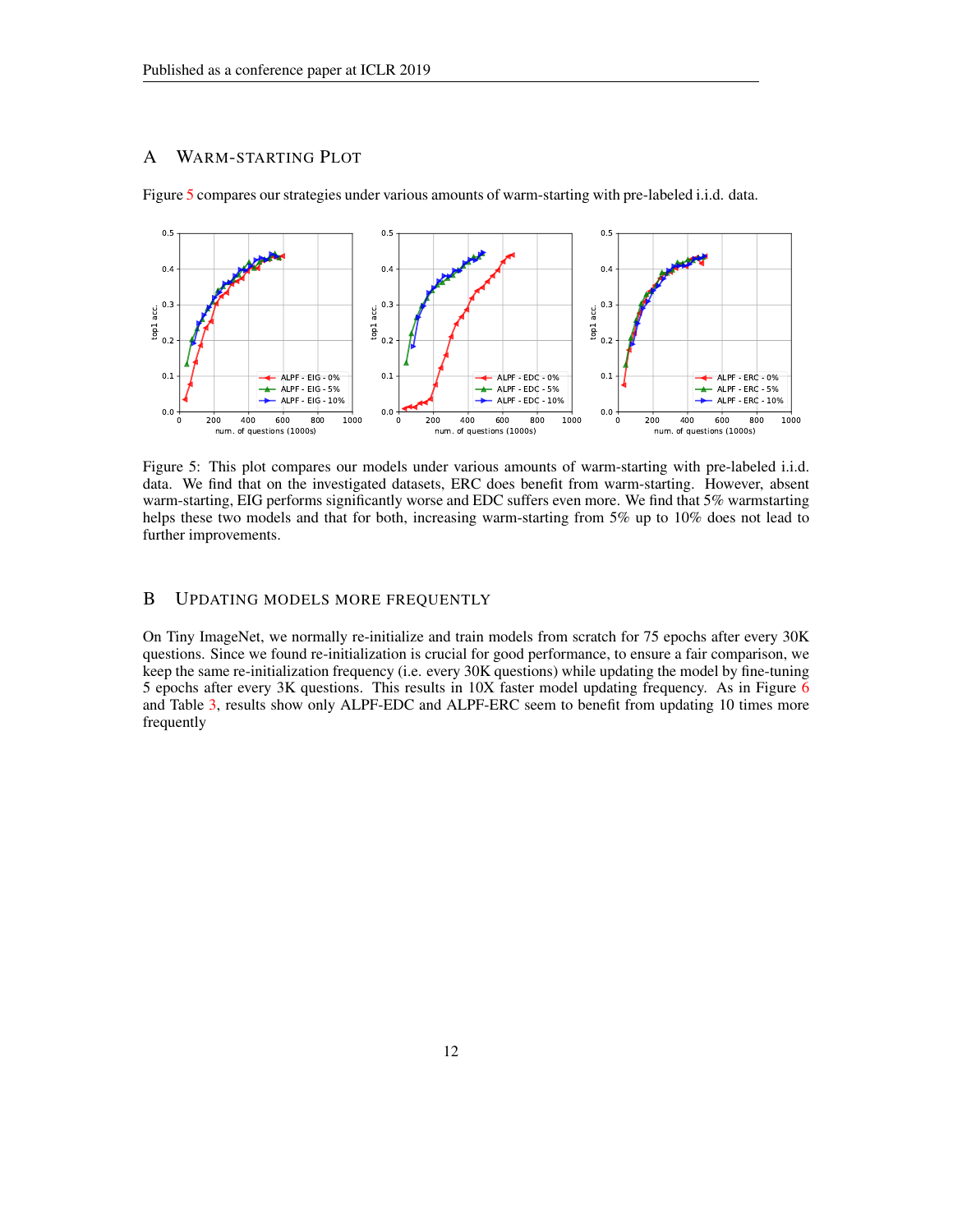<span id="page-12-0"></span>

|                                  | <b>Annotation Budget</b> |                |                |                |                |                              | <b>Labeling Cost</b> |
|----------------------------------|--------------------------|----------------|----------------|----------------|----------------|------------------------------|----------------------|
|                                  | 10%                      | 20%            | 30%            | 40%            | 50%            | 100%                         |                      |
| <b>TinyImageNet</b>              |                          |                |                |                |                |                              |                      |
| <b>Baseline</b>                  | 0.186                    | 0.266          | 0.310          | 0.351          | 0.354          | 0.441                        | 827k                 |
| AL - ME                          | 0.169                    | 0.269          | 0.303          | 0.347          | 0.365          | $\qquad \qquad \blacksquare$ | 827k                 |
| AL - LC                          | 0.184                    | 0.262          | 0.313          | 0.355          | 0.369          |                              | 827k                 |
| $AL - ME - 10X$<br>AL - LC - 10X | 0.177<br>0.188           | 0.260<br>0.257 | 0.304<br>0.308 | 0.341<br>0.347 | 0.359<br>0.369 |                              |                      |
| AQ - EIG                         | 0.186                    | 0.283          | 0.336          | 0.381          | 0.393          | $\qquad \qquad \blacksquare$ | 545k                 |
| AQ - EDC                         | 0.196                    | 0.291          | 0.353          | 0.386          | 0.415          |                              | 530k                 |
| AQ - ERC                         | 0.194                    | 0.295          | 0.346          | 0.394          | 0.406          |                              | 531k                 |
| $AQ - EIG - 10X$                 | 0.200                    | 0.284          | 0.349          | 0.379          | 0.402          |                              | 522k                 |
| $AO$ - $EDC$ - $10X$             | 0.186                    | 0.294          | 0.326          | 0.383          | 0.408          |                              | 522k                 |
| $AQ$ - $ERC - 10X$               | 0.201                    | 0.292          | 0.338          | 0.383          | 0.407          |                              | 522k                 |
| ALPF - EIG                       | 0.203                    | 0.289          | 0.351          | 0.384          | 0.420          |                              | 575k                 |
| ALPF - EDC                       | 0.220                    | 0.319          | 0.363          | 0.397          | 0.420          |                              | 482k                 |
| ALPF - ERC                       | 0.207                    | 0.330          | 0.391          | 0.419          | 0.427          |                              | 491k                 |
| ALPF - EIG - 10X                 | 0.199                    | 0.293          | 0.352          | 0.391          | 0.406          |                              | 581k                 |
| ALPF - EDC - 10X                 | 0.231                    | 0.352          | 0.387          | 0.410          | 0.409          |                              | 521k                 |
| ALPF - ERC - 10X                 | 0.235                    | 0.342          | 0.382          | 0.417          | 0.426          |                              | 521k                 |

Table 3: Updating models after every 30K questions (1X) vs. after every 3K (10X)